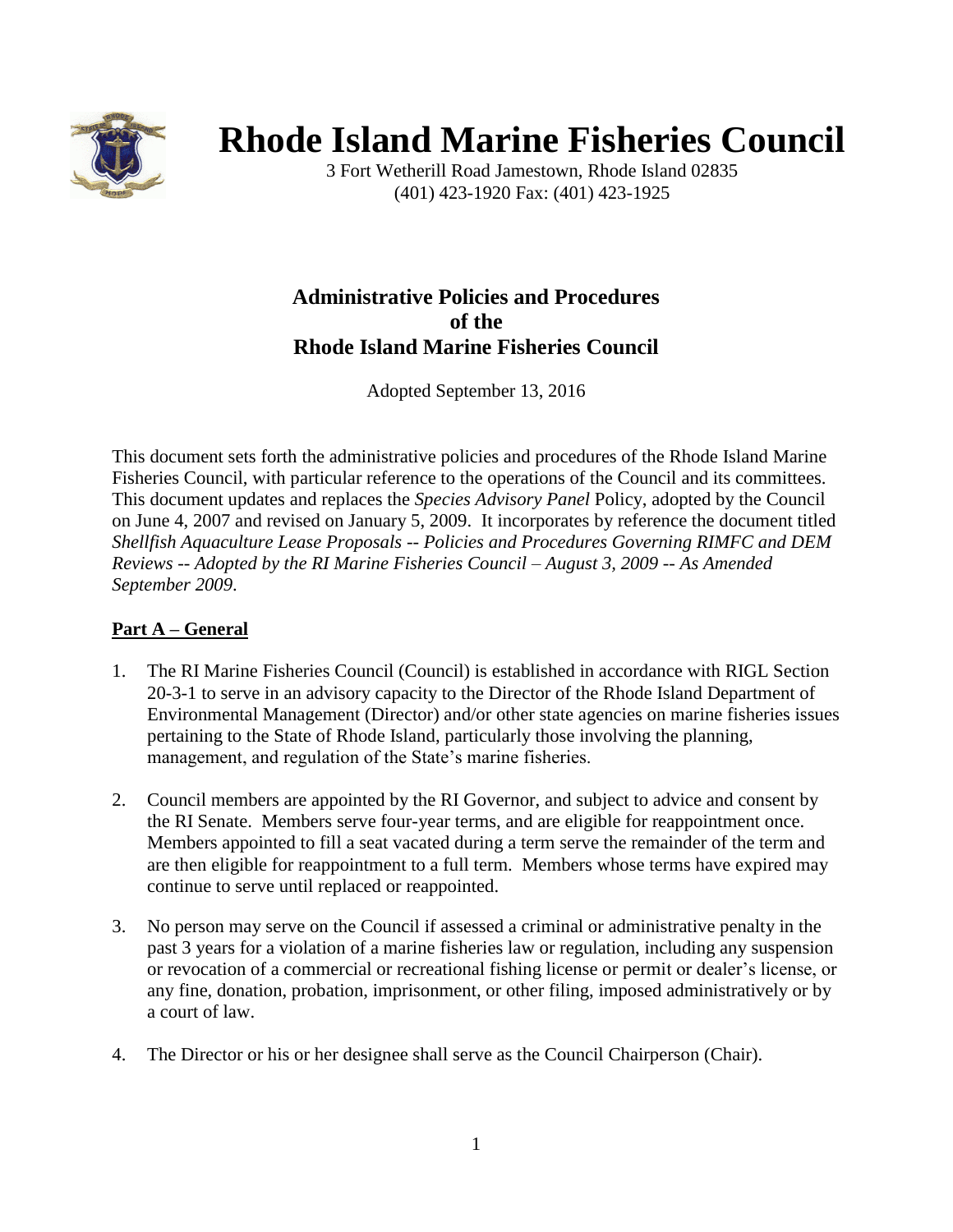- 5. The Chair's principal role is to manage the agenda for the meeting and provide for an orderly flow of the meeting. The Chair shall follow codes of parliamentary procedure (such as *Robert's Rules of Order* or the *American Institute of Parliamentarians Standard Code of Parliamentary Procedure*) to the extent necessary and appropriate. The Chair shall call meetings to order, call for final approval by the Council of the meeting agenda, ensure that meetings are conducted in a civil manner, and manage the dialogue by the Council and comments from the public. The Chair may inform the discussion, but should not advocate a position, nor vote, unless a vote is deemed necessary and appropriate for the purpose of breaking an otherwise tie vote. The Chair may excuse any person(s) deemed disruptive and, in the case of serious disorder or some other emergency, adjourn a meeting prior to completion.
- 6. The Council shall elect a Vice-Chair, who shall serve as Acting Chair if the Chair is unable to attend all or part of a Council meeting, or opts not to participate in a given agenda item that is before the Council for consideration.
- 7. Meetings of the Council shall be held on an on-needed basis. All Council meetings are open to the public. Meeting agendas shall be prepared by the Chair in consultation with the Rhode Island Department of Environmental Management, Division of Fish & Wildlife, Marine Fisheries Program (Division) and Council members. Announcement of meetings and agendas will be noticed with the Office of the RI Secretary of State in accordance with RIGL Section 42-46-6 ("Open Meetings"), with hard copies posted at selected locations, and also noticed via the Division's listserve and website. In advance of Council meetings, meeting materials will be provided to the Council electronically, and made available to the public via the Division's website.
- 8. The Chair shall assure that a quorum is present at each meeting. In the event that a quorum is not present, the Chair shall decide whether to hold or cancel the meeting. No votes may be taken if a quorum is not present.
- 9. The Council shall deliberate and, by vote, provide recommendations to the Director on all proposed regulatory matters. The Council shall also deliberate and vote on any other matters brought before the Council for the purpose of rendering a recommendation to the Director, or another state agency. Such matters shall include, but are not limited to: commercial licensing; aquaculture lease proposals; annual plans for the allocation and use of funds from commercial license fees, tags, permits, and vessel fees; and the recreational saltwater fishing license program.
- 10. Agendas for all Council meetings shall include an opportunity for any member of the public to address the Council on any matter that is not on the agenda for that meeting. The Council may respond to any such comments, but shall not vote on the matter raised. The matter may be added to the agenda for a subsequent meeting of the Council, at the behest of the Council.
- 11. The Division shall provide a staff person to provide administrative support to the Chair and Council. Such support shall include, but not be limited to, the scheduling of meetings, the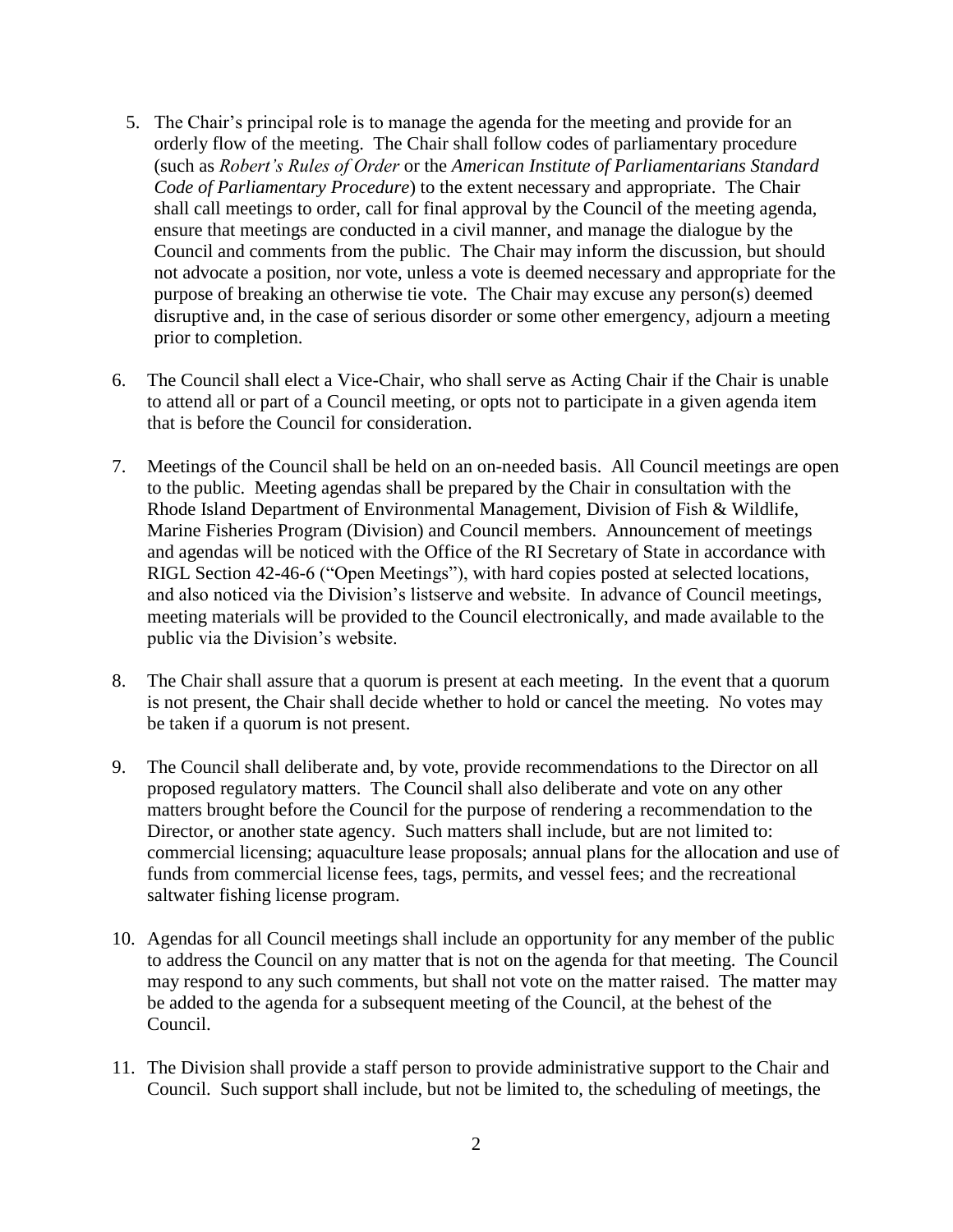preparation, distribution, and posting of meeting agendas and meeting materials, and the preparation of meeting minutes.

- 12. Draft minutes of each Council meeting shall be reviewed by the Council at a subsequent Council meeting. Minutes shall be subject to modification to ensure accuracy and shall be subject to approval by the Council. Division staff shall post approved minutes to the Office of the RI Secretary of State in accordance with RIGL Section 42-46-6 ("Open Meetings").
- 13. The Council shall establish and maintain two standing committees of the Council: an Industry Advisory Committee (IAC) and Shellfish Advisory Panel (SAP), in accordance with Parts D and E herein. The Council may also establish ad-hoc committees as necessary and in accordance with applicable procedures (see Part F herein).
- 14. For each calendar year, the Council shall report annually, by March 1, to the Governor and the RI General Assembly with regard to: the advice it has given to state agencies, particularly DEM, on marine fisheries issues; the response it has received to such advice; any findings or position it may have with regard to the status and/or condition of marine fisheries; and any recommendations it may have for maintaining, improving, or changing laws, regulations, or management programs for marine fisheries.

# **Part B – Roles and Responsibilities of the Council Relative to the Administrative Procedures Act and Code of Ethics**

- 1. In accordance with the Council's statutory responsibility to provide recommendations to the Director on proposed regulatory matters, the Council's role is intertwined with, and thus influenced by, the State's *Administrative Procedures Act*, RIGL Chapter 42-35 (APA). The Division, on behalf of and in coordination with the Director, is responsible for conducting the regulatory process, pursuant to the APA. The regulatory process, and the Council's role and responsibilities relative to it, are as follows:
	- A. A notice is posted by the Division advising the public of proposed regulatory action and soliciting written comments on the proposed action for a specified period of time, that being at least 30 days. All written comments received during the comment period will be included in the administrative record.
	- B. The notice also states that the Division will conduct a public workshop at a specified date and time prior to the hearing, at which interested parties will be afforded the opportunity to interact with Division staff and engage in discussion concerning the proposed regulatory action. Council members are encouraged to attend and participate in the workshop.
	- C. The notice also states that following the workshop, at a specified date and time, a public hearing will be held at which interested parties will be afforded the opportunity to offer oral and additional written comments concerning the proposal; said comments to be included in the administrative record. Council members are encouraged to attend the public hearing; however, members are dissuaded from commenting at the hearing due to their subsequent role in deliberating on and providing advice to the Director on the same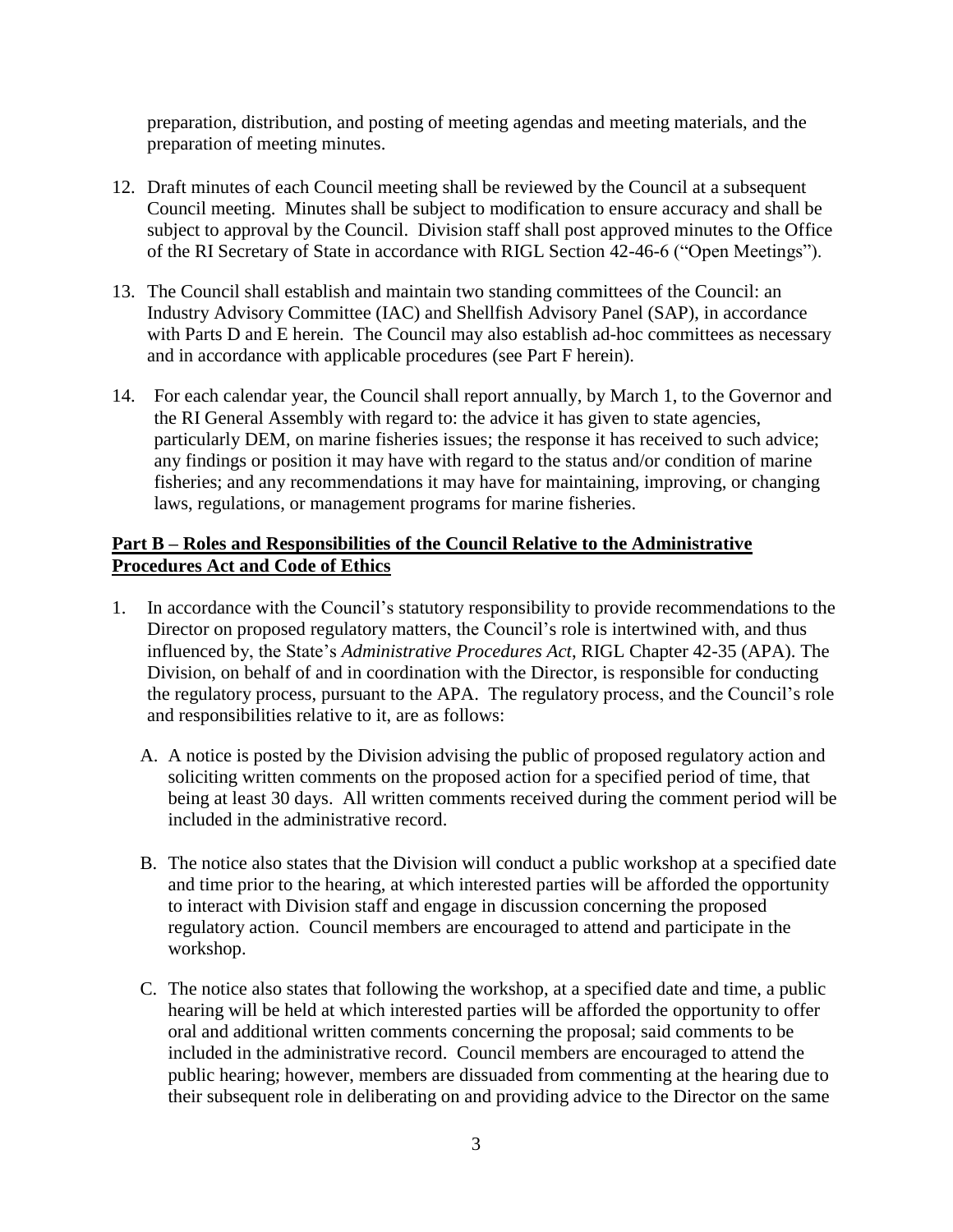matter(s) being considered. Members who feel compelled to provide comment on a matter at a public hearing may do so, provided they recuse themselves from the subsequent Council deliberation and vote on the matter.

- D. The notice also states that, for a period extending at least 5 days following the public hearing, interested parties will be afforded the opportunity to submit written commits concerning the proposed regulatory action; said comments to be included in the administrative record.
- E. At the end of the written comment period following the public hearing, the administrative record is closed.
- F. After the close of the administrative record, the Division assembles the administrative record, i.e., a summary of the oral comments provided at the public hearing and copies of the written comments submitted during the written comment period. The Division then distributes the administrative record to the Council members with an agenda providing notice that the Council will be meeting, at a specified date and time, to deliberate and vote upon a recommendation to the Director regarding the proposed regulatory action.
- G. Council members shall refrain from communicating with, or considering oral or written comments offered by, members of the public after the close of the administrative record.
- H. The Council then meets to deliberate upon the administrative record and vote on a recommendation to the Director regarding the proposed regulatory action. In rendering its advice, the Council is bound by the notice, but not by the public comment portion of the record – i.e., the Council may render any recommendation that falls within the ambit of the notice, drawing upon public comment but not necessarily consistent with public comment. During its meeting, the Council may consider additional input from the Division and/or the public, but is not obligated to do so.
- I. After the Council meeting, the Division forwards the administrative record, the recommendation of the Council, and its own recommendation to the Director for final consideration. The Director then renders a final decision. The Director's decision shall be provided in writing and made available to the Council and the public via the Division's website.
- J. The final regulations are then filed with the RI Secretary of State, taking effect twenty (20) days from the date of filing. Concurrently, a link to the final regulations is posted on the Division's website, coupled with an announcement provided via the Division's listserve.
- 2. Recusals:
	- A. Council members are subject to the provisions of the *Rhode Island Code of Ethics*, R.I. Gen. Laws Chapter 36-14 and the regulations promulgated by the Rhode Island Ethics Commission pursuant thereto. As such, a member may occasionally determine that he or she should recuse him or herself from voting on and otherwise participating in the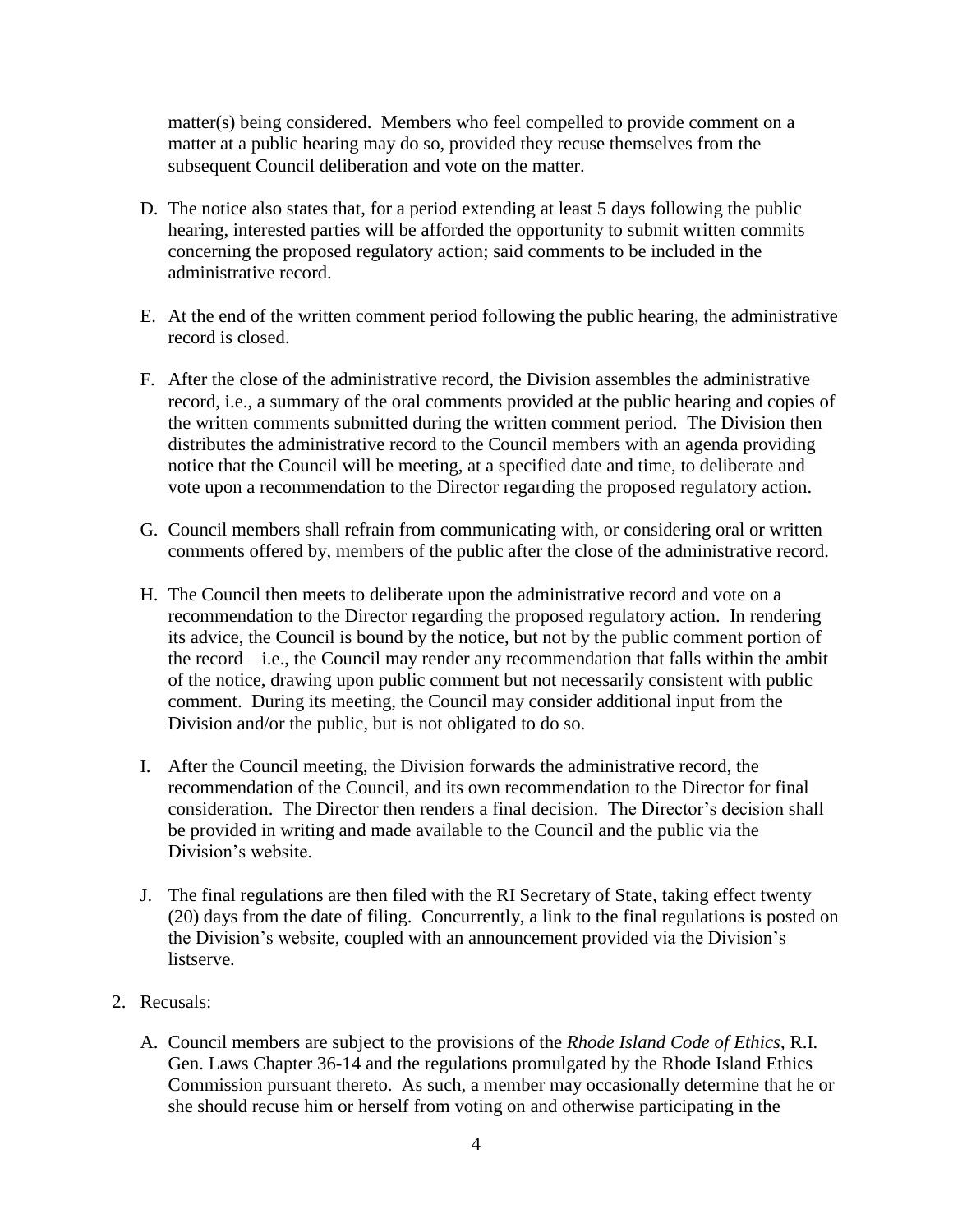Council's consideration or disposition of a matter pending before the Council if the matter under consideration may potentially financially impact the member, or any person within member's family, or any business associate of the member, or any business entity in which the member or any person within the member's family or any business associate of the member has an equity interest. However, given the statutory obligation that the Council be composed of members who are actively engaged in certain commercial activities or operations pertaining to marine fishing, a financial interest, per se, should not be deemed to require a council member to recuse him/herself. Rather, the Rhode Island Ethics Commission applies what is referred to as a "class exception" pursuant to which a member is not required to recuse him/herself if the subject matter/regulation applies equally to the member and to all other participants in a large class that is subject to or impacted by the regulatory matter under consideration. For example, a member who is a commercial fisher and harvests summer flounder may vote on and otherwise participate in the Council's consideration and disposition of a matter pending before the Council involving the regulation of summer flounder if the matter's provisions apply equally to all commercial harvesters of summer flounder. However, if a member is a participant in a small group that would or might be impacted financially by a pending matter/regulation, the member should recuse him/herself. If a member is uncertain as to whether a given matter/regulation poses a potential conflict of interest, he/she should seek advice from the Council's legal counsel and exercise their best judgment in accordance with that advice. Ultimately, it is the individual responsibility of each Council member to assess their status relative to any conflict of interest and conduct themselves in a manner consistent with the *Rhode Island Code of Ethics.*

- B. If a Council member deems it appropriate to recuse him/herself, the member must notify the Chair prior to Council consideration of the matter. Ideally, such notification should occur in advance of the start of the meeting, and involve consultation with the Council's legal counsel. During the meeting, when the agenda item is reached, the member should note, for the record, that he/she is recusing him/herself and then leave the council table. The member is then barred from voting on and otherwise participating in the Council's consideration or disposition of the matter pending before the Council in his/her role as a Council member. If the member is so inclined, he/she may join the public in the gallery and, at the behest of the Chair, may be recognized and offer public comment on the same manner, with his/her status being the same as any other member of the public for that matter. In the event of recusal, the member is required to compete the recusal form of the Rhode Island Ethics Commission and, within twenty-four (24) hours of the recusal, hand deliver or mail the completed form to the Rhode Island Ethics Commission, with a copy to the Chair. The recusal form may be obtained from the Council's legal counsel or downloaded from the Rhode Island Ethics Commission's website.
- C. One or more recusals does not affect the Council's quorum, and thus does not affect the Council's ability to vote on any given matter, provided that a quorum exists at the time the matter in question is being considered. A member who recuses him/herself on a given matter continues to count toward the quorum, notwithstanding the member's inability to vote or otherwise participate in the Council's consideration and disposition of the matter.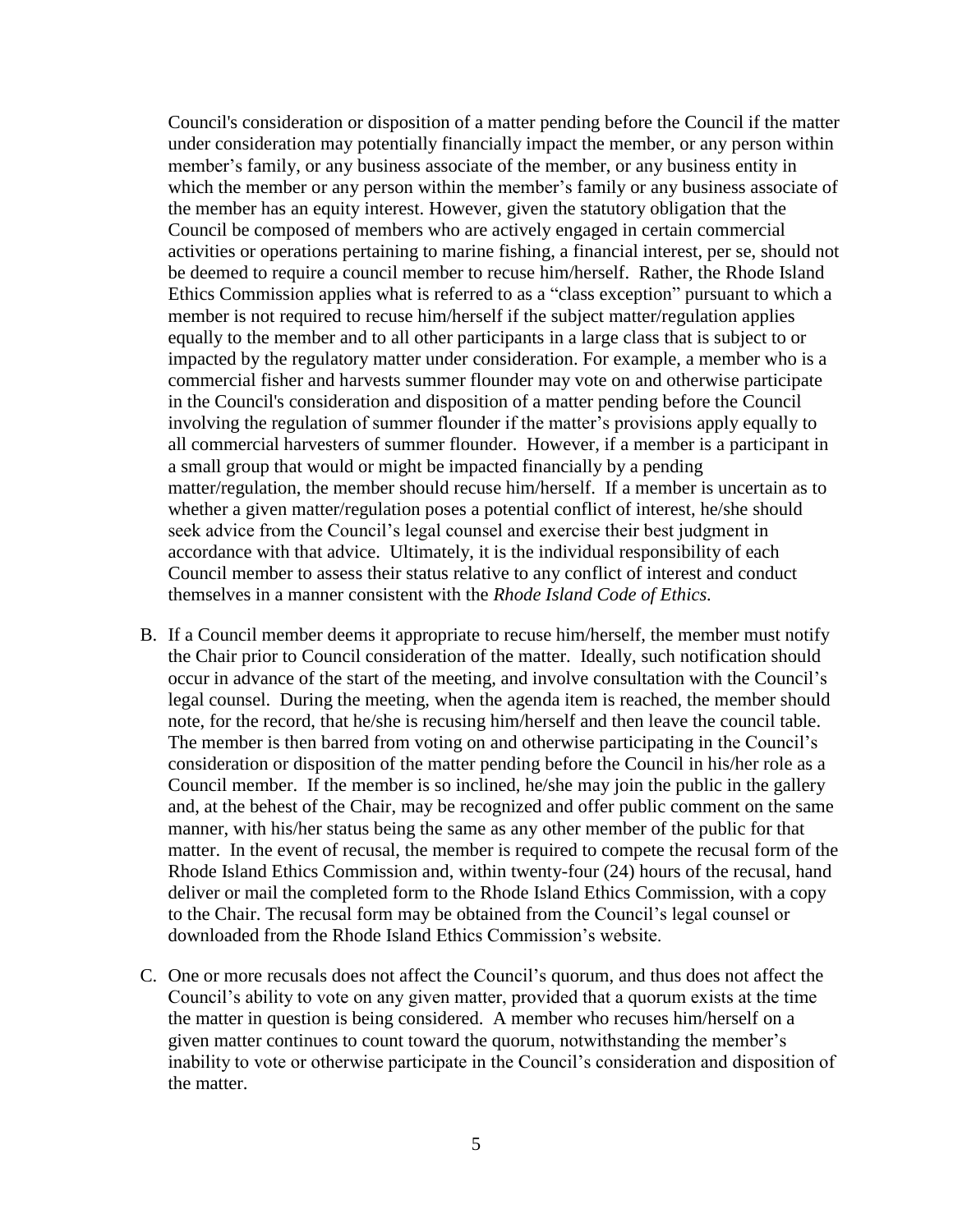### **Part C – Recommendations Regarding Aquaculture Lease Proposals**

- 1. In accordance with RIGL 20-10-5(d), the Council is responsible for the review of aquaculture lease applications submitted to the RI Coastal Resources Management Council (CRMC) for the purpose of formulating recommendations to the CRMC as to whether the aquaculture activities proposed in each application are consistent with competing uses engaged in the exploitation of the marine fisheries.
- 2. The Council shall undertake this responsibility pursuant to the policies and procedures set forth in the document titled *Shellfish Aquaculture Lease Proposals -- Policies and Procedures Governing RIMFC and DEM Reviews -- Adopted by the RI Marine Fisheries Council – August 3, 2009 -- As Amended September 2009*.

# **Part D – Industry Advisory Committee**

- 1. In accordance with RIGL 20-2.1-11, the Council is responsible for establishing an Industry Advisory Committee (IAC) to provide coordination among commercial fisheries sectors and to review plans and recommendations that affect more than one commercial fishery sector and to advise the Council and the Director on matters which affect commercial fishing as a whole  $-e.g.,$  commercial licensing. The IAC is to be comprised of representatives of each commercial fisheries sector and of manners of commercial fishing.
- 2. The IAC shall consist of a minimum of six (6) and maximum of fifteen (15) members. Alternate members may be selected by the Council to serve in the event that a primary member cannot attend a meeting. In addition to broad commercial representation, the Council will appoint to the IAC at least one representative from the recreational fisheries sector and one from the for-hire fisheries sector, for the purpose of incorporating the perspectives of those sectors when considering commercial fisheries issues. Members are not subject to term limits; however, the Council shall review the IAC membership at least once every two (2) years. Members may be removed from service on the IAC, by vote of the Council, for failure to appear, without cause, at two (2) or more consecutive meetings or for disruptive behavior at two (2) or more meetings. New members may be solicited via any process that the Council wishes to employ, with assistance from the Division.
- 3. No person may serve on the IAC if assessed a criminal or administrative penalty in the past three (3) years for a violation of a marine fisheries law or regulation, including any suspension or revocation of a commercial or recreational fishing license or permit or dealer's license, or any fine, donation, probation, imprisonment, or other filing, imposed administratively or by a court of law.
- 4. The IAC shall deliberate and, by vote, provide recommendations to the Council on all matters that are brought before the committee for consideration.
- 5. At a minimum, the IAC shall meet annually prior to the Division's public notice on proposed amendments to DEM's *Commercial and Recreational Saltwater Fishing Licensing Regulations* to offer recommendations to the Council, and on behalf of the Council to the Division, relative to proposed amendments. At the same meeting, the IAC shall review and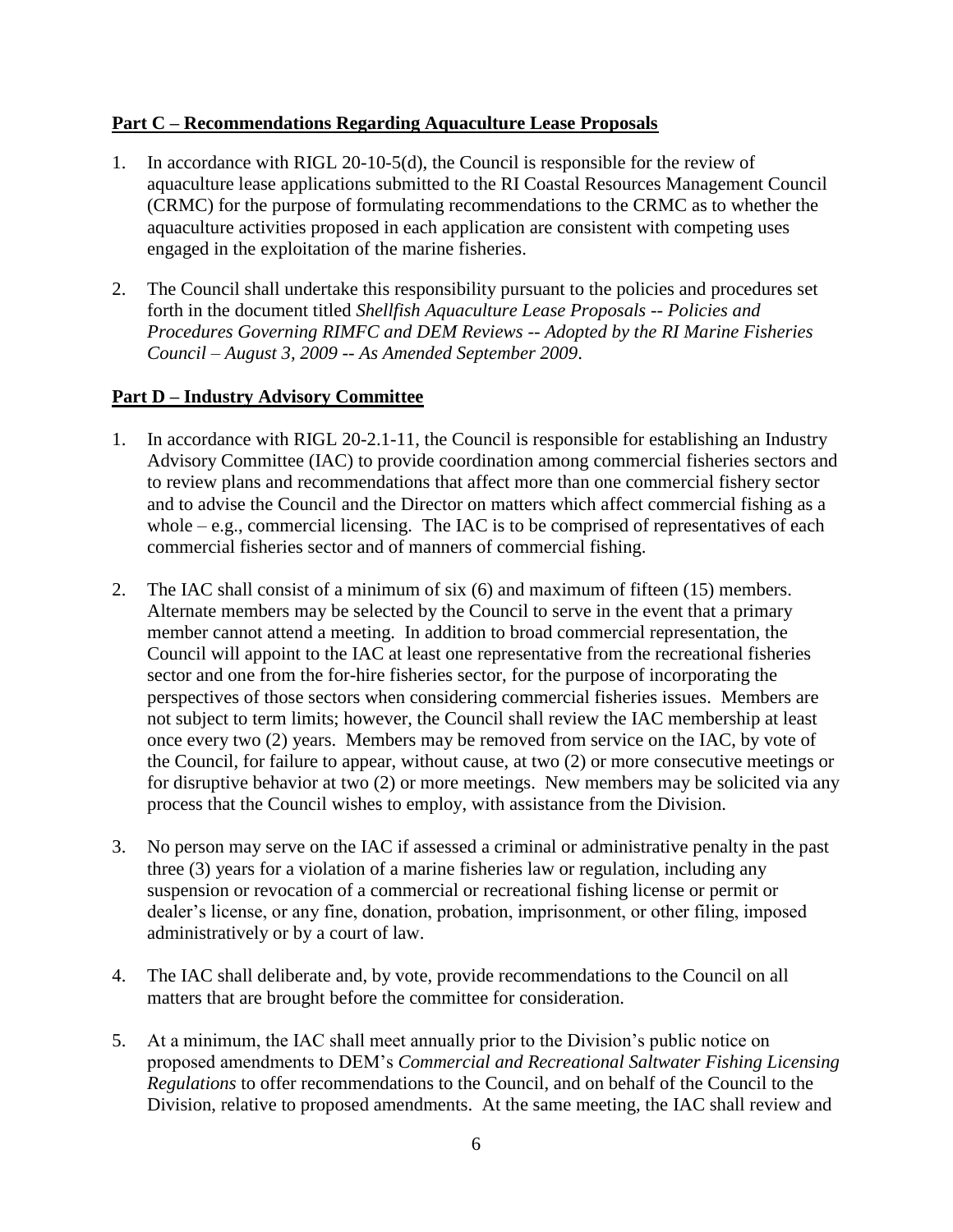offer recommendations to the Council, and on behalf of the Council to the Division, on the exit/entry ratios for each license endorsement category, in context with the Division's annually updated Sector Management Plans.

- 6. IAC members shall seek to be knowledgeable on the issues brought before the committee, drawing upon input sought from a broad cross-section of individuals from the fisheries sector or user group they represent.
- 7. The Council shall appoint one of its members to serve as IAC Chair. If the Chair is unable to attend a given meeting, the Chair shall call upon another Council member to serve as a substitute. The Chair's principal roles are to call the meeting to order, manage the agenda for the meeting, provide for an orderly flow of the meeting, and facilitate a broad and inclusive discussion of the issue(s) at hand, prioritizing dialogue by the Committee and allowing for comments from the public. The Chair shall follow codes of parliamentary procedure (such as *Robert's Rules of Order* or the *American Institute of Parliamentarians Standard Code of Parliamentary Procedure*) to the extent necessary and appropriate. For issues that lend themselves to recommendation or advice, the Chair shall advance any proposals offered by the Council or the Division, solicit additional proposals from those attending the meeting, subject each proposal to review and discussion, identify pros and cons, and seek consensus as to which proposal(s) should be forwarded to the Council, and through the Council to the Division, for further consideration. The Chair may inform the discussion, but should not advocate a position, nor vote, unless a vote is deemed necessary and appropriate for the purpose of breaking an otherwise tie vote. The Chair may excuse any person(s) deemed disruptive and, in the case of serious disorder or some other emergency, adjourn a meeting prior to completion.
- 8. Meetings of the IAC shall be held on an on-needed basis. All IAC meetings are open to the public. Meeting agendas shall be prepared and approved by the IAC Chair, in consultation with the Division and Council. Announcement of meetings and agendas will be noticed with the Office of the RI Secretary of State in accordance with RIGL Section 42-46-6 ("Open Meetings"), with hard copies posted at selected locations, and also noticed via the Division's listserve and website. In advance of IAC meetings, meeting materials will be provided to the IAC electronically, and made available to the public via the Division's website.
- 9. The IAC Chair shall ensure that a quorum is present for each meeting of the IAC. In the event that a quorum is not present, the Chair shall decide whether to hold or cancel the meeting. No votes may be taken if a quorum is not present.
- 10. The Division shall provide a staff person to provide administrative support to the IAC. Such support shall include, but not be limited to, the scheduling of meetings, the preparation, distribution, and posting of meeting agendas and meeting materials, and the preparation of meeting minutes.
- 11. Draft minutes of each IAC meeting shall be reviewed by the Council at a subsequent Council meeting. Minutes shall be subject to modification to ensure accuracy and shall be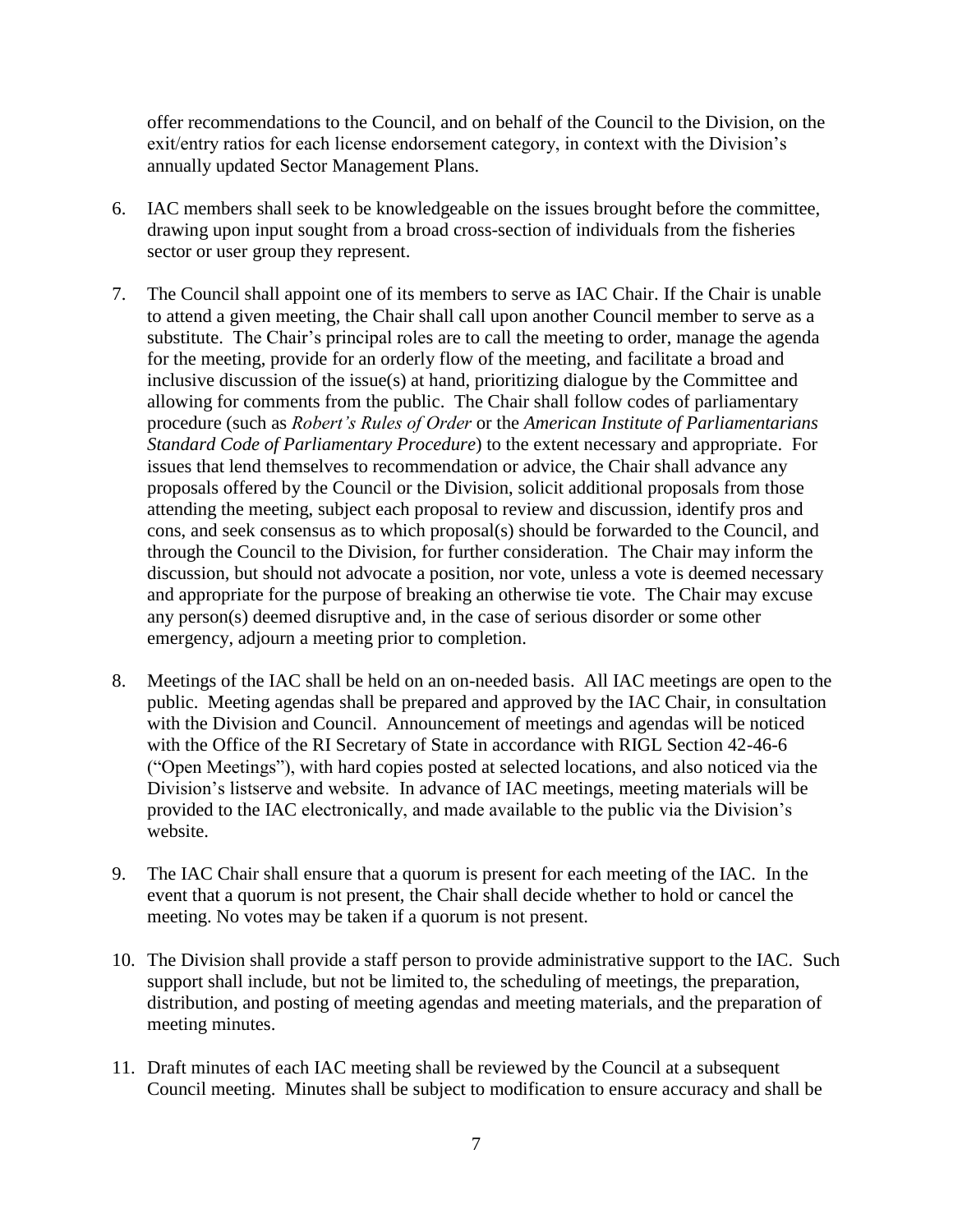subject to approval by the Council. Division staff shall post approved minutes to the Office of the RI Secretary of State in accordance with RIGL Section 42-46-6 ("Open Meetings").

# **Part E – Shellfish Advisory Panel**

- 1. The SAP shall deliberate and, by vote, provide recommendations to the Council on all shellfish-related matters brought before the committee for consideration. At a minimum, such matters shall include the annual review of, and recommendations for, commercial winter shellfish harvest schedules in Shellfish Management Areas.
- 2. The SAP shall also be responsible for acting on behalf of the Council for the review of aquaculture lease applications submitted to the CRMC for the purpose of formulating recommendations to the CRMC as to whether the aquaculture activities proposed in each application are consistent with competing uses engaged in the exploitation of the marine fisheries, consistent with the document titled *Shellfish Aquaculture Lease Proposals -- Policies and Procedures Governing RIMFC and DEM Reviews -- Adopted by the RI Marine Fisheries Council – August 3, 2009 -- As Amended September 2009*. In the exercise of this responsibility, the SAP shall render its advice by vote.
- 3. The SAP shall consist of a minimum of six (6) and maximum of fifteen (15) members, appointed by the Council. Alternate members may be selected by the Council to serve in the event that a primary member cannot attend a meeting. Membership on the SAP shall include representation from a broad array of commercial and recreational shellfish interests in RI, including the various species harvested, gear types utilized, and areas fished. Membership may also include other relevant interests or user groups, as the Council sees fit. Recognizing that commercial aquaculture operations may compete with a range of marine fishery activities in addition to shellfishing, the Council may appoint SAP members who represent fishery interests other than shellfishing. Members are not subject to term limits; however, the Council shall review the SAP membership at least once every two (2) years. Members may be removed from service on the SAP, by vote of the Council, for failure to appear, without cause, at two (2) or more consecutive meetings or for disruptive behavior at two (2) or more meetings. New members may be solicited via any process that the Council wishes to employ, with assistance from the Division.
- 4. SAP members shall seek to be knowledgeable on the issues brought before the committee, drawing upon input sought from a broad cross-section of interests from the fisheries sector or user group they represent.
- 5. No person may serve on the SAP if assessed a criminal or administrative penalty in the past three (3) years or has more than one marine fisheries violation (including any suspension or revocation of a commercial or recreational fishing license or permit or dealer's license, or any fine, donation, probation, imprisonment, or other filing, imposed administratively or by a court of law);
- 6. The Council shall appoint one of its members to serve as SAP Chair. If the Chair is unable to attend a given meeting, the Chair shall call upon another Council member to serve as a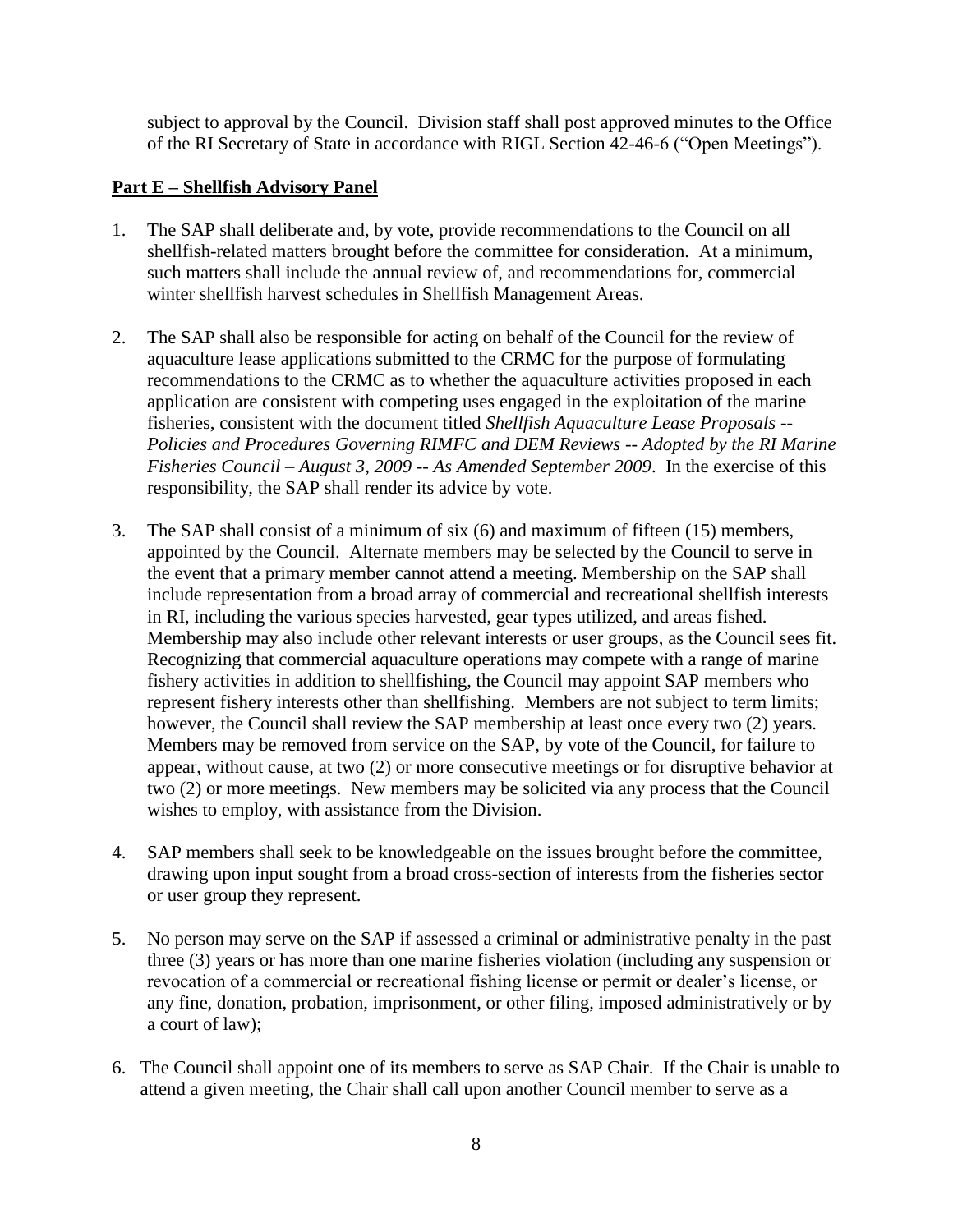substitute. The Chair's principal roles are to call the meeting to order, manage the agenda for the meeting, provide for an orderly flow of the meeting, and facilitate a broad and inclusive discussion of the issue(s) at hand, prioritizing dialogue by the Panel and allowing for comments from the public. The Chair shall follow codes of parliamentary procedure (such as *Robert's Rules of Order* or the *American Institute of Parliamentarians Standard Code of Parliamentary Procedure*) to the extent necessary and appropriate. For issues that lend themselves to recommendation or advice, the Chair shall advance any proposals offered by the Council or the Division, solicit additional proposals from those attending the meeting, subject each proposal to review and discussion, identify pros and cons, and seek consensus as to which proposal(s) should be forwarded to the Council, and through the Council to the Division, for further consideration. The Chair may inform the discussion, but should not advocate a position, nor vote, unless a vote is deemed necessary and appropriate for the purpose of breaking an otherwise tie vote. The Chair may excuse any person(s) deemed disruptive and, in the case of serious disorder or some other emergency, adjourn a meeting prior to completion.

- 7. Meetings of the SAP shall be held on an on-needed basis. All SAP meetings are open to the public. Meeting agendas shall be prepared and approved by the SAP Chair, in consultation with the Division and Council. Announcement of meetings and agendas will be noticed with the Office of the RI Secretary of State in accordance with RIGL Section 42-46-6 ("Open Meetings"), with hard copies posted at selected locations, and also noticed via the Division's listserve and website. In advance of SAP meetings, meeting materials will be provided to the SAP electronically, and made available to the public via the Division's website.
- 8. The SAP Chair shall ensure that a quorum is present for each meeting of the SAP. In the event that a quorum is not present, the Chair shall decide whether to hold or cancel the meeting. No votes may be taken if a quorum is not present.
- 9. The Division shall provide a staff person to provide administrative support to the SAP. Such support shall include, but not be limited to, the scheduling of meetings, the preparation, distribution, and posting of meeting agendas and meeting materials, and the preparation of meeting minutes.
- 10. Draft minutes of each SAP meeting shall be reviewed by the Council at a subsequent Council meeting. Minutes shall be subject to modification to ensure accuracy and shall be subject to approval by the Council. Division staff shall post approved minutes to the Office of the RI Secretary of State in accordance with RIGL Section 42-46-6 ("Open Meetings").

#### **Part F – Ad Hoc Committees**

1. The Council may establish ad hoc committees, on an as-needed basis, to review and provide recommendations and/or advice to the Council, relative to any marine fishery issue which, in the opinion of the Council, warrants committee-based consideration.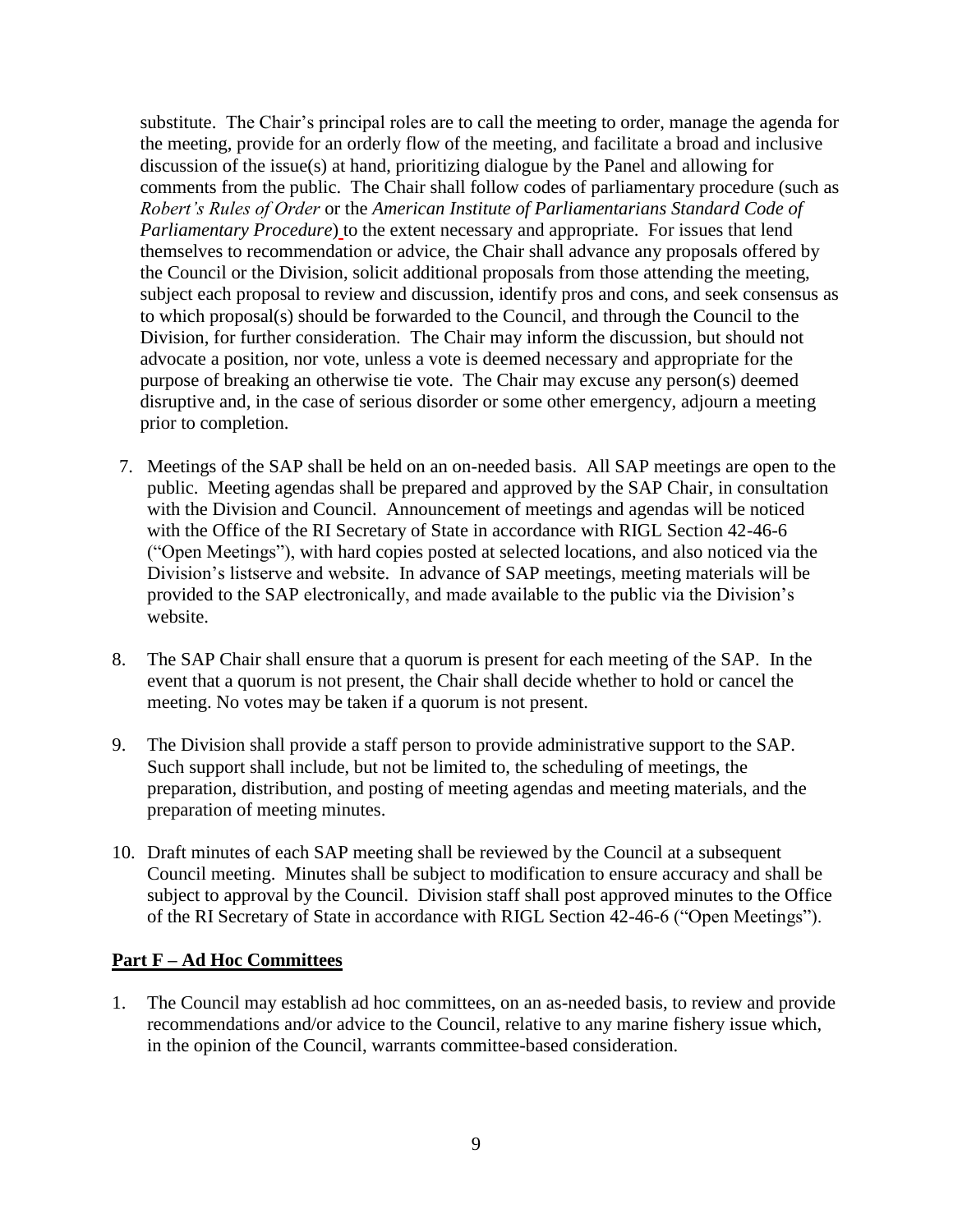- 2. The Council shall appoint one of its members to serve as Chair of each committee. If the Committee Chair is unable to attend a given meeting, the Chair shall call upon another Council member to serve as a substitute. The Chair's principal role is to manage the agenda for the meeting and provide for an orderly flow of the meeting. The Chair may inform the discussion, but should not advocate a position. The Chair may excuse any person(s) deemed disruptive and, in the case of serious disorder or some other emergency, adjourn a meeting prior to completion.
- 3. The Council will not appoint members to ad-hoc committees; rather, in collaboration with the Division, the Council shall seek participation by a representative cross-section of individuals and user groups whose interests relate closely to the issue(s) being addressed by the committee.
- 4. All committee meetings will be open to the public. Meeting agendas shall be prepared by the Committee Chair, in consultation with the Division and Council. Announcement of meetings and agendas will be noticed with the Office of the RI Secretary of State in accordance with RIGL Section 42-46-6 ("Open Meetings"), posted at the Department's main office in Providence and the Division's office in Jamestown, and also noticed via the Division's listserve and website. In advance of committee meetings, meeting materials will be provided to the committee electronically, and made available to the public via the Division's website.
- 5. For each committee meeting, the Committee Chair shall manage the agenda, provide for an orderly flow, and facilitate a broad and inclusive discussion of the issue(s) at hand, prioritizing dialogue by the Committee and allowing for comments from the public. For issues that lend themselves to recommendation or advice, the Chair shall advance any proposals offered by the Council or the Division, solicit additional proposals from those attending the meeting, subject each proposal to review and discussion, identify pros and cons, and seek consensus as to which proposal(s) should be forwarded to the Council, and through the Council to the Division, for further consideration. The process may involve a single meeting, or span a series of meetings, as determined by the Chair.
- 6. The Division shall provide a staff person to provide administrative support to each committee. Such support shall include, but not be limited to, the scheduling of meetings, the preparation, distribution, and posting of meeting agendas and meeting materials, and the preparation of meeting minutes.
- 7. Draft minutes of each committee meeting shall be reviewed by the Council at a subsequent Council meeting. Minutes shall be subject to modification to ensure accuracy and shall be subject to approval by the Council. Division staff shall post approved minutes to the Office of the RI Secretary of State in accordance with RIGL Section 42-46-6 ("Open Meetings").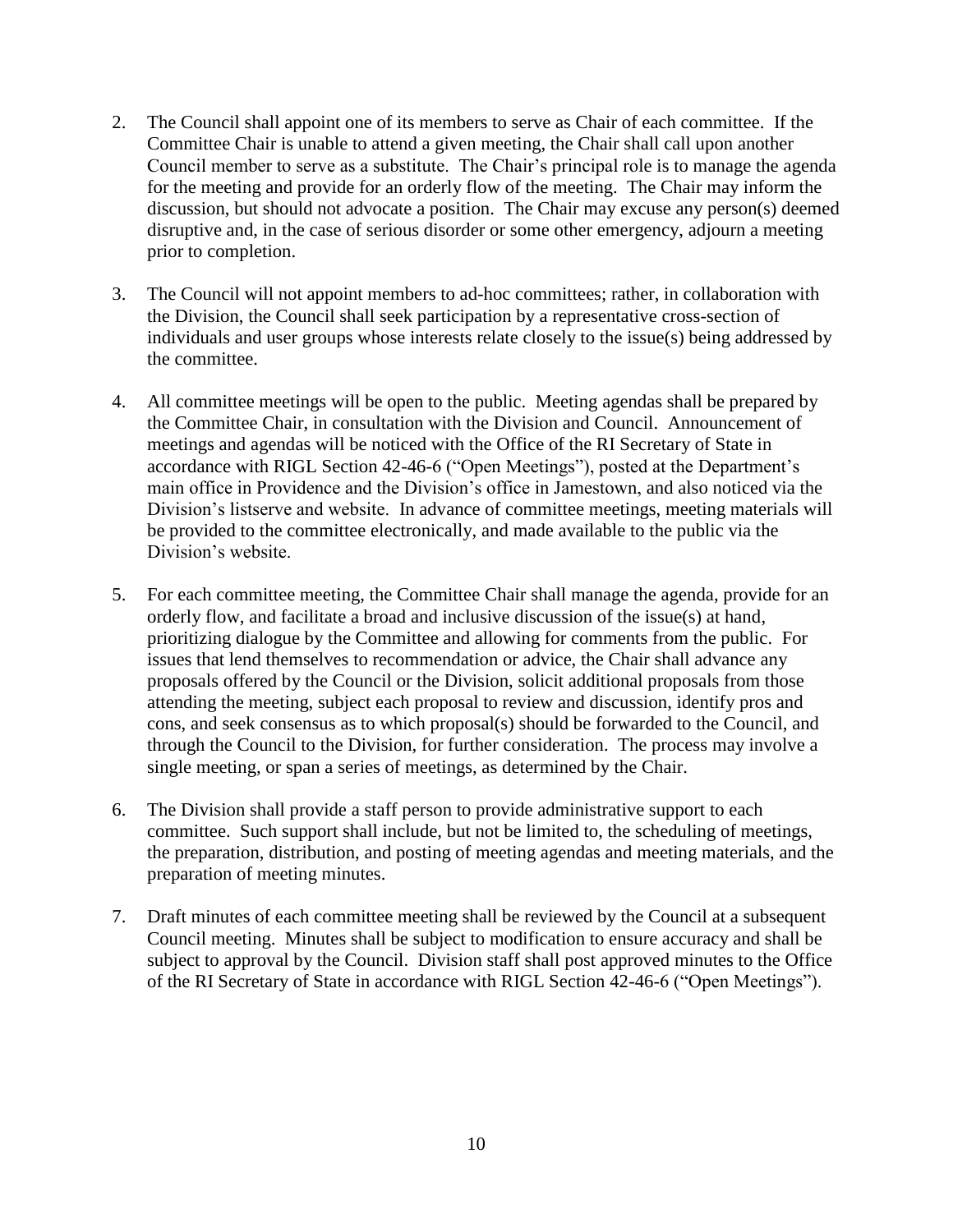# *Shellfish Aquaculture Lease Proposals*

#### *Policies and Procedures Governing RIMFC and DEM Reviews*

Adopted by the RI Marine Fisheries Council – August 3, 2009 As Amended September 2009

#### Policy #1:

The RI Marine Fisheries Council (RIMFC) authorizes the Council's Shellfish Advisory Panel (SAP) Chair to schedule SAP meetings, on an as-needed basis, for the purpose of reviewing applications for issuance of aquaculture leases that have been submitted to CRMC and that CRMC has referred to the RIMFC for review for the consideration of recommendations pursuant to R.I. Gen. Laws §20-10-5(b). The RIMFC hereby determines that it is procedurally unnecessary for the full RIMFC to conduct preliminary reviews of each of the individual aquaculture lease applications prior to designating them for consideration as SAP agenda items. The SAP Chair will provide updates to the full Council at every regularly scheduled Council meeting regarding any/all meetings or activities involving the SAP or the SAP Chair.

#### Policy #2:

In accordance with the procedures set forth below, the RIMFC will be provided with full and timely notification regarding all SAP recommendations pertaining to aquaculture lease applications. The RIMFC hereby delegates the SAP with the authority to prepare recommendations concerning individual aquaculture lease applications and to forward said SAP recommendations to the CRMC, with said SAP recommendations being deemed approved by the RIMFC, and reflective of the RIMFC's final recommendation pertaining to the application, unless, within ten (10) days of the receipt of said SAP recommendation, any member of the RIMFC notifies DEM of his/her desire to bring the SAP recommendation before the full RIMFC for further review and consideration, in which case the matter will be placed on the agenda for the next RIMFC meeting.

#### Policy #3:

Upon receipt of SAP recommendations pertaining to aquaculture lease applications, the CRMC will immediately forward said recommendations to the applicants. If any applicant wishes to bring the SAP recommendation(s) before the full RIMFC for further review and consideration, the applicant will so notify the CRMC who in turn will notify DEM, and the matter will be placed on the agenda for the next RIMFC meeting.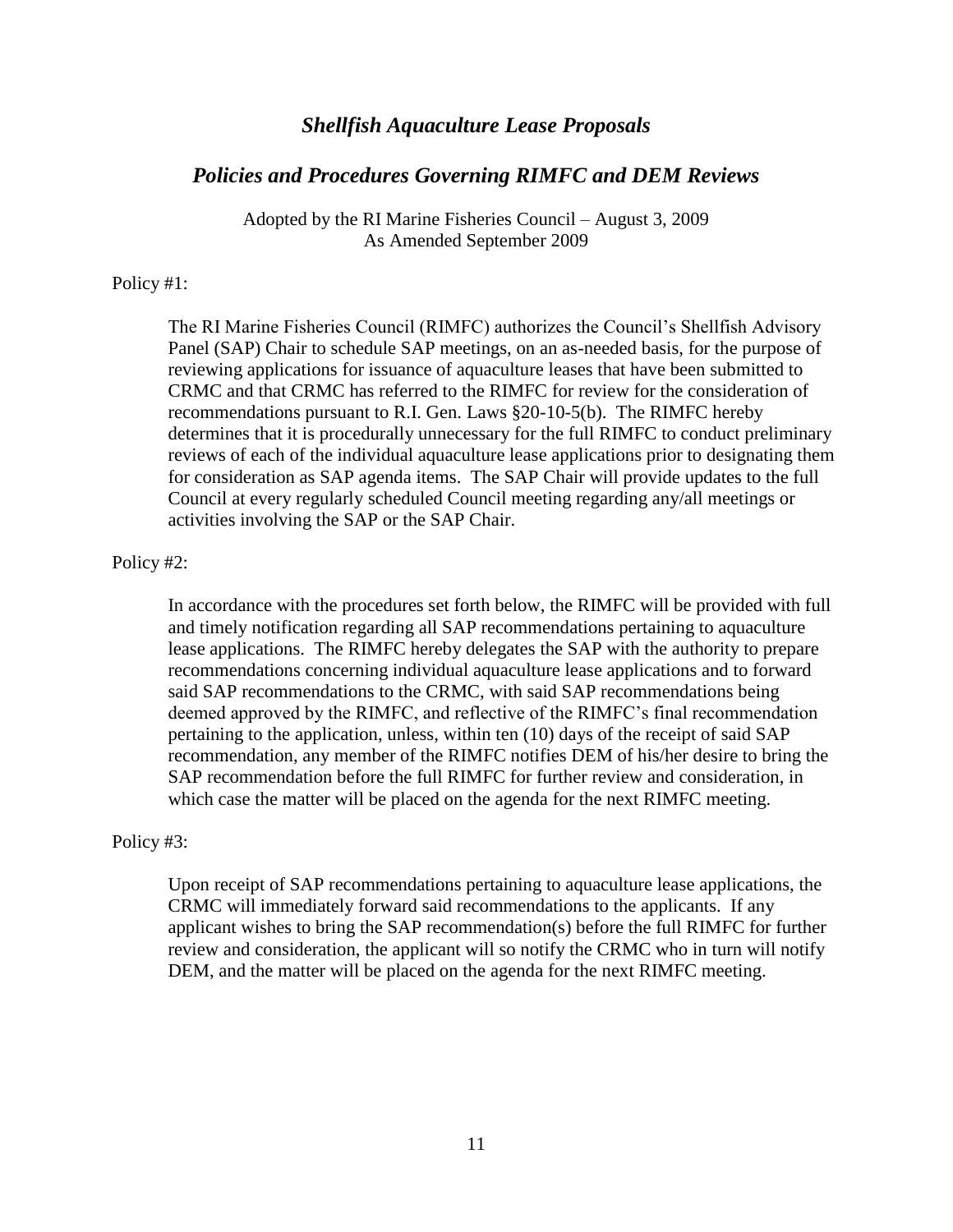# Procedures:

- 1. The CRMC receives an initial, draft proposal for a new or expanded aquaculture facility. In response, the CRMC Aquaculture Coordinator (AC) distributes the proposal to all interested parties and conducts a Preliminary Determination (PD) meeting, inviting: ACOE, NMFS, USCG, DEM, DOH, adjacent municipality(s), the RIMFC Shellfish Advisory Panel (SAP) Chair, commercial and recreational fishing industry representatives, and other interested parties.
	- DEM and the SAP Chair make every effort to respond to the draft proposal, via the PD process.
	- As part of the PD process, DEM and the SAP Chair identify information needs and key issues to be addressed by the applicant, in coordination with the AC.
- 2. The AC provides recommendations back to the applicant, drawing upon the comments provided through the PD process.
- 3. DEM and the SAP Chair remain available for consultation with the AC, as the applicant addresses preliminary suggested modifications to his/her lease application.
- 4. The applicant submits a lease application to the AC, which the AC, as an action in the 30 day public notice process, distributes to all interested parties, including DEM, the RIMFC, and all members of the SAP. (\*In advance, DEM shall provide the AC with names and addresses of all SAP and Council members.) During the 30-day period:
	- The SAP Chair, in coordination with DEM, schedules a SAP meeting, with a target date within 15-20 days following the close of the 30-day period.
	- DEM conducts an internal preliminary review of the application, with a target date for completion of no more than 15-20 days following the close of the 30-day period (i.e., corresponding to the date of the SAP meeting).
	- The AC remains available for consultation with DEM and SAP Chair during the review process.
	- The AC helps ensure that key interests, including the applicant, as well as all other interested parties, are invited to attend and participate in the SAP meeting.
- 5. Upon completion of the 30-day notice period, the AC coordinates with the applicant regarding public comments and any potential modifications to lease application based thereupon.
- 6. The SAP meeting takes place. At the meeting, the AC, in coordination with the applicant, addresses any preliminary modifications to the application; DEM presents its preliminary comments on the application; and industry interests (among others) are given the opportunity to comment. Those unable to attend the meeting are encouraged to submit written comments. The SAP seeks consensus on a recommendation regarding the application, including any potential additional modifications thereto.